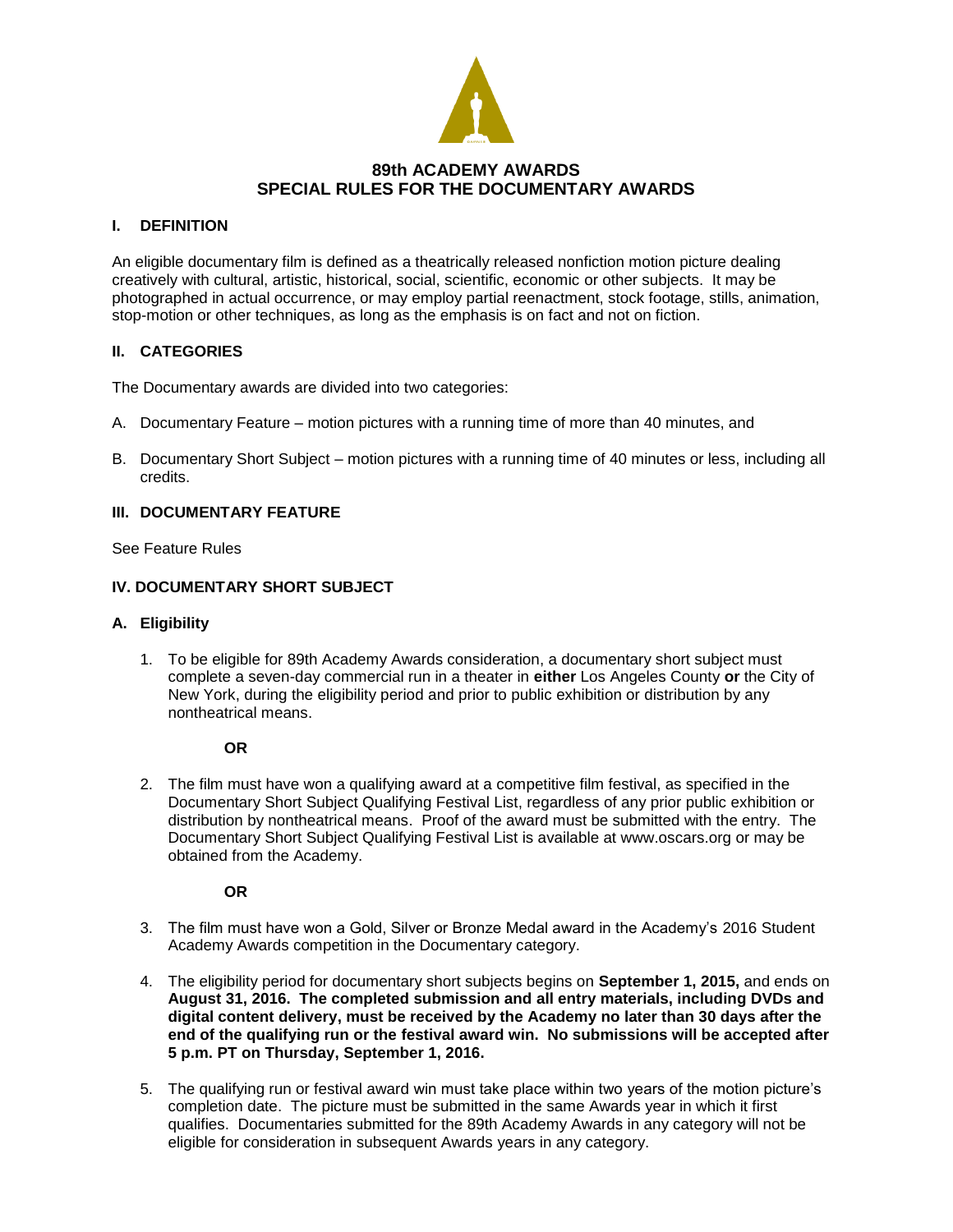6. The picture must be exhibited using 35mm or 70mm film, or in a 24- or 48-frame progressive scan Digital Cinema format with a minimum projector resolution of 2048 by 1080 pixels, source image format conforming to ST 428-1:2006 D-Cinema Distribution Master – Image Characteristics; image compression (if used) conforming to ISO/IEC 15444-1 (JPEG 2000); and image and sound file formats suitable for exhibition in commercial Digital Cinema sites.

The audio in a Digital Cinema Package (DCP) is typically 5.1 or 7.1 channels of discrete audio. The minimum for a non-mono configuration of the audio shall be three channels as Left, Center, Right (a Left/Right configuration is not acceptable in a theatrical environment).

The audio data shall be formatted in conformance with ST 428-2:2006 D-Cinema Distribution Master – Audio Characteristics and ST 428-3:2006 D-Cinema Distribution Master – Audio Channel Mapping and Channel Labeling.

- 7. Screenings in the qualifying run must occur at least once daily and begin between noon and 10 p.m. The motion picture must be exhibited for paid admission, and must be advertised during its run in a major newspaper: *The New York Times, Time Out New York* or *The Village Voice* (New York); *Los Angeles Times* or *LA Weekly* (Los Angeles)*.* Advertisements must have minimum dimensions of one inch by two inches and must include the theater, film title and the dates and screening times of the qualifying exhibition. A listing in the theater grid will not meet this requirement. Advertising must begin on the first day of the qualifying run.
- 8. Works that are essentially promotional or instructional are not eligible, nor are works that are essentially unfiltered records of performances.
- 9. Only individual documentary works are eligible. This excludes from consideration such works as:
	- **•** episodes extracted from a larger series,
	- segments taken from a single "composite" program,
	- alternate versions of ineligible works, and
	- documentary short subjects created from materials substantially taken from or cut down from completed, publicly exhibited feature-length documentaries.
- 10. The significant dialogue or narration must be in English, or the entry must have English-language subtitles.
- 11. **Films that, in any version, receive a nontheatrical public exhibition or distribution before their qualifying run as defined in Paragraph IV.A.1 above will not be eligible for Academy Awards consideration.** Nontheatrical public exhibition or distribution includes but is not limited to:
	- Broadcast and cable television
	- PPV/VOD
	- DVD distribution
	- Internet transmission

Up to ten percent of the running time of a film is allowed to be shown in a nontheatrical medium prior to the film's commercial qualifying run.

#### **Films qualifying under Paragraph IV.A.2 or IV.A.3 above are exempted from this rule.**

### **B. Submission**

1. The producer or distributor of the film must register online at the Academy's Awards Submissions site, submissions.oscars.org, and inform the Academy of the details of the film's qualifying run **before** the run begins.